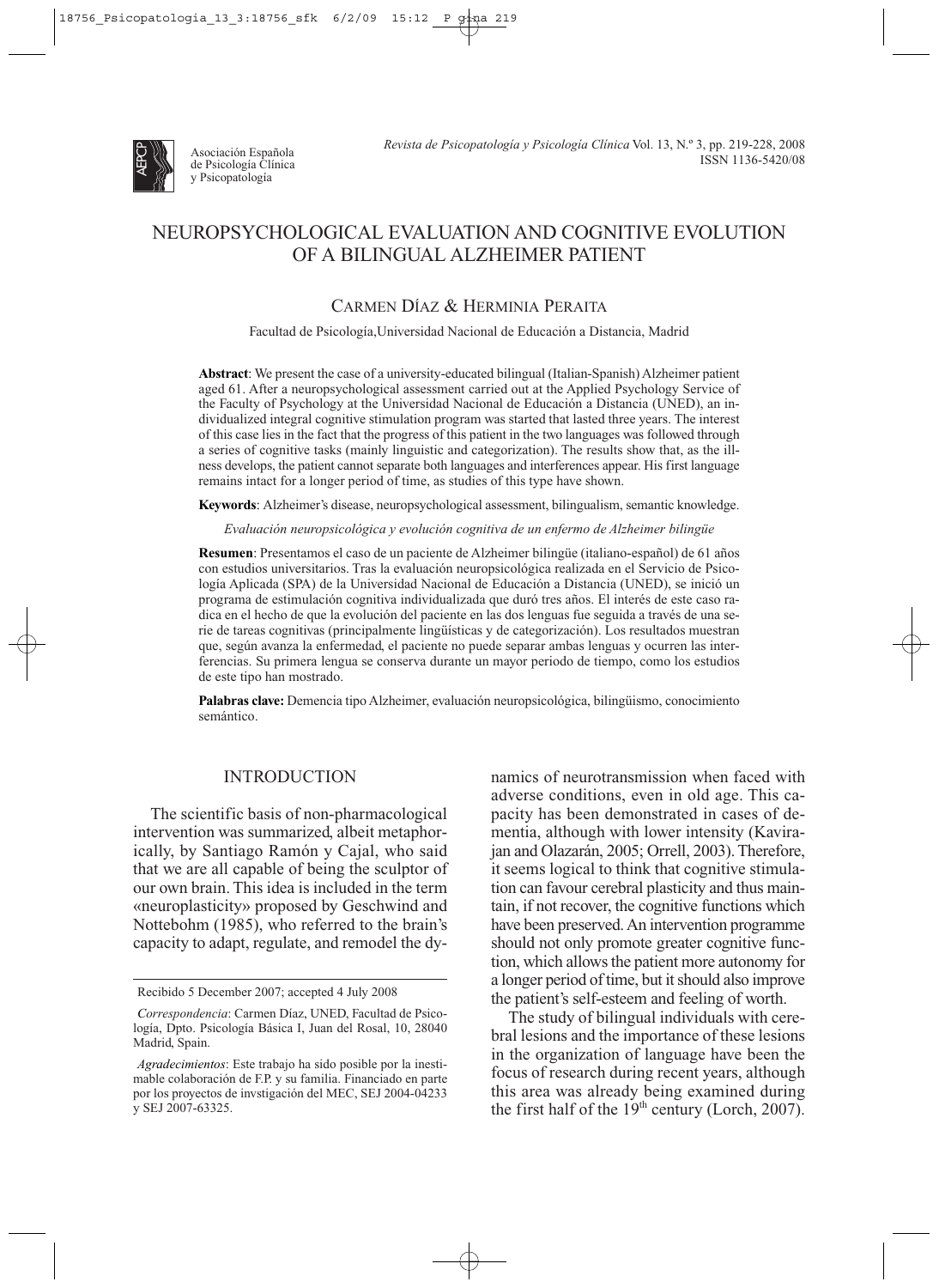Few studies examine the linguistic-cognitive function in bilingual Alzheimer's patients in terms of disease progression and the intervention to be adopted. In one of the few studies of this type, De Vreese, Motta, and Toschi (1988) conclude that, in patients suffering from dementia, the comprehension and production of the mother tongue is preserved longer than the comprehension and production of a second or third language, but that cognitive stimulation programmes should be carried out in both languages.

In the production of speech, a bilingual subject uses at least two types of processes and mechanisms: attentional and linguistic. The attentional mechanism deals with the control that the bilingual subject needs to have in order to speak in the language required by the communicative exchange at a given time, without allowing the second language to surface or interfere. It is therefore assumed that bilingual subjects have greater cognitive flexibility than monolingual subjects due to the fact that they regularly change the language they express themselves in. This has brought about the idea that the processes involved in the control of execution are more developed in bilingual subjects than in monolingual subjects. Therefore, in old age, when these processes tend to relax and, consequently, have less control of inhibition, the bilingual subject will, to a certain extent, be protected against a possible impairment in executive control (Byalistock, Craik, Klein, and Viswanathan, 2004). The linguistic processes involved have phonological, lexical, syntactic, and semantic components. The importance of bilingualism as a factor that helps to stabilize cognitive functioning was recently analysed by Byalistock, Craik, and Freedman (2007), who suggest that bilingualism could help to delay the symptoms of dementia for as long as four years.

The variables involved in bilingual speech production include the similarity between the languages and the degree of bilingualism that comes from the level of competence in the second language, depending on when it was learnt. In the first case, it appears that cognate (similar or even identical) rather than non-cognate words e.g. ¨gallina¨ in Spanish and ¨gallina¨ in Italian, facilitate lexical access. This is seen in the minor errors that occur in naming and oth-

er tasks. However, what is not known is exactly why this occurs, although three different theories exist. One alludes to a greater semantic overlap (i.e. the shared semantic features of cognate words), another defends the existence of only one lexical entry shared by both languages, and the third attributes it to a phonological overlap (Byalistock et al. 2004).

The production of speech in bilingual subjects is generally studied through different language tasks and tasks of linguistic interference between drawings and words. The variables that are usually measured are correct answers/errors and the reaction time.

In the present study, which was carried out in the context of a non-specific cognitive intervention programme, we addressed a wide series of cognitive processes in the framework of language interventions, with special emphasis on the lexical-semantic level, because one of the key questions in the linguistic and cognitive area of knowledge of bilingual subjects is whether their conceptual representations are shared between the two languages. In order to answer this question, we designed classification and categorization tasks to verify whether the results were the same in both languages, regardless of the language in which the tasks were carried out.

Given the results of the study by De Vreese et al. (1988), we expected the patient to maintain linguistic competence in the first language for longer than the second, which is the one generally used by the patient, even if more intensive stimulation in Spanish (second language) can reduce the rate at which it is lost. This study is observational and descriptive, although a large number of semi-experimental tasks and neuropsychological tests were used.

Methodological difficulties arise when making inferences from the data of only one subject. Other authors (Crawford, Garthwaite, Azzalini, Howell and Laws, 2006) recently analysed these difficulties and offered methodological solutions, although always with a significantly large control group. In our case—a bilingual Alzheimer's patient—obtaining a control group was not possible for obvious reasons.

The aims of this study were to evaluate the development of the subject's two languages whilst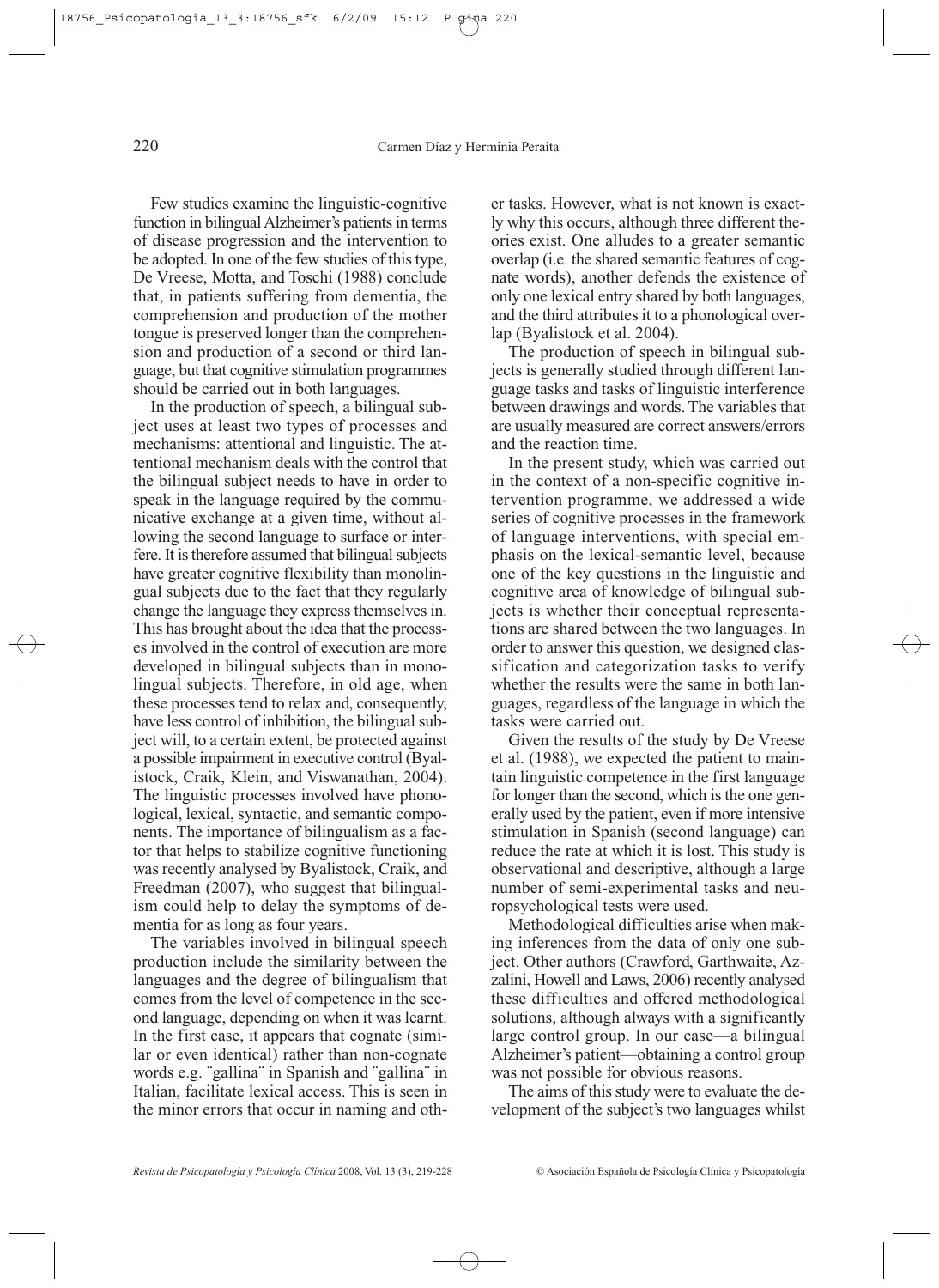his illness progressed, and to monitor the course of the semantic-conceptual knowledge of the subject in relation to the decline in both languages.

### **METHOD**

### *Participant*

The patient was a right-handed male aged 61 years old at baseline. He was diagnosed with probable Alzheimer's disease (AD) in October 2001 at the Neurological Department, Hospital Clínico in Madrid, Spain.

### *Antecedents*

The patient suffered a reactive depression after a conflictive labour situation in 1995 and, consequently, stopped work. He visited his doctor in 1997 because he had experienced episodes of forgetfulness. His wife reported that the real cognitive difficulties began in 1999, since from this point he had episodes of forgetfulness on a daily basis, took little part in conversations, and repeated himself. In July 2001, he underwent complementary neurological tests as a result of the information obtained during the first interview. In October 2001 he was diagnosed with

mild AD at the Hospital Clínico, Madrid. He took part in the hospital's AD immunization project from November 2001 until March 2002, when the project was suspended. During this period, he received no treatment whatsoever. The main problems reported by the patient and his wife, from diagnosis until suspension of the immunization project, were difficulties with learning, recent episodic memory, written and verbal comprehension, arithmetic calculation, and space-time orientation.

The patient is Italian, but, since he was a teenager he has lived in Spain, where he obtained a diploma in law and a degree in economics. He was the sales manager of an international company and when his condition was diagnosed he was not working. His two children live at home. He has not experienced behavioural changes and has shown himself to be enthusiastic, sociable, and optimistic from as early as his first interview. He uses Spanish in his daily life with family, neighbours, and friends, but uses Italian when he speaks to his mother (who lives in Madrid), siblings, or Italian friends.

The patient came to the Applied Psychology Service (APS) of the Faculty of Psychology at the UNED in March 2002 to start a psychological intervention programme and he provided the following information (see Table 1, Figure 1, and Figure 2):

Table 1. Information provided by the patient

#### Year 2000:

*Neuropsychological Tests:*

- March: in the Barcelona test (Peña Casanova, 1990), his scores fell within the normal range except for deferred text memory and direct and inverse series.
- September: Mini Mental State Examination (MEC) (Lobo, Ezquerra, Gómez, Sala, and Seva, 1979) = 29/35.

#### Year 2001*:*

*Neuropsychological Tests:*

*—* June: MEC = 26/35, which suggested that the patient was suffering from possible incipient cognitive deterioration (Reisberg GDS scale 3.)

*Brain imaging results:*

- July*:* ventricular dilatation in the MRI. SPECT revealed asymmetrical lack of activity in several areas of the cerebral cortex in both hemispheres. Less uptake in nuclei at the base of the right hemisphere than on the contralateral side (see Fig. 1).
- September: SPECT revealed hypoperfusion on both temporal-parietal lobes and, albeit with less intensity, on the frontal lobes. More evident on the right hemisphere. According to the report, these data are indicative of AD (see Fig. 2).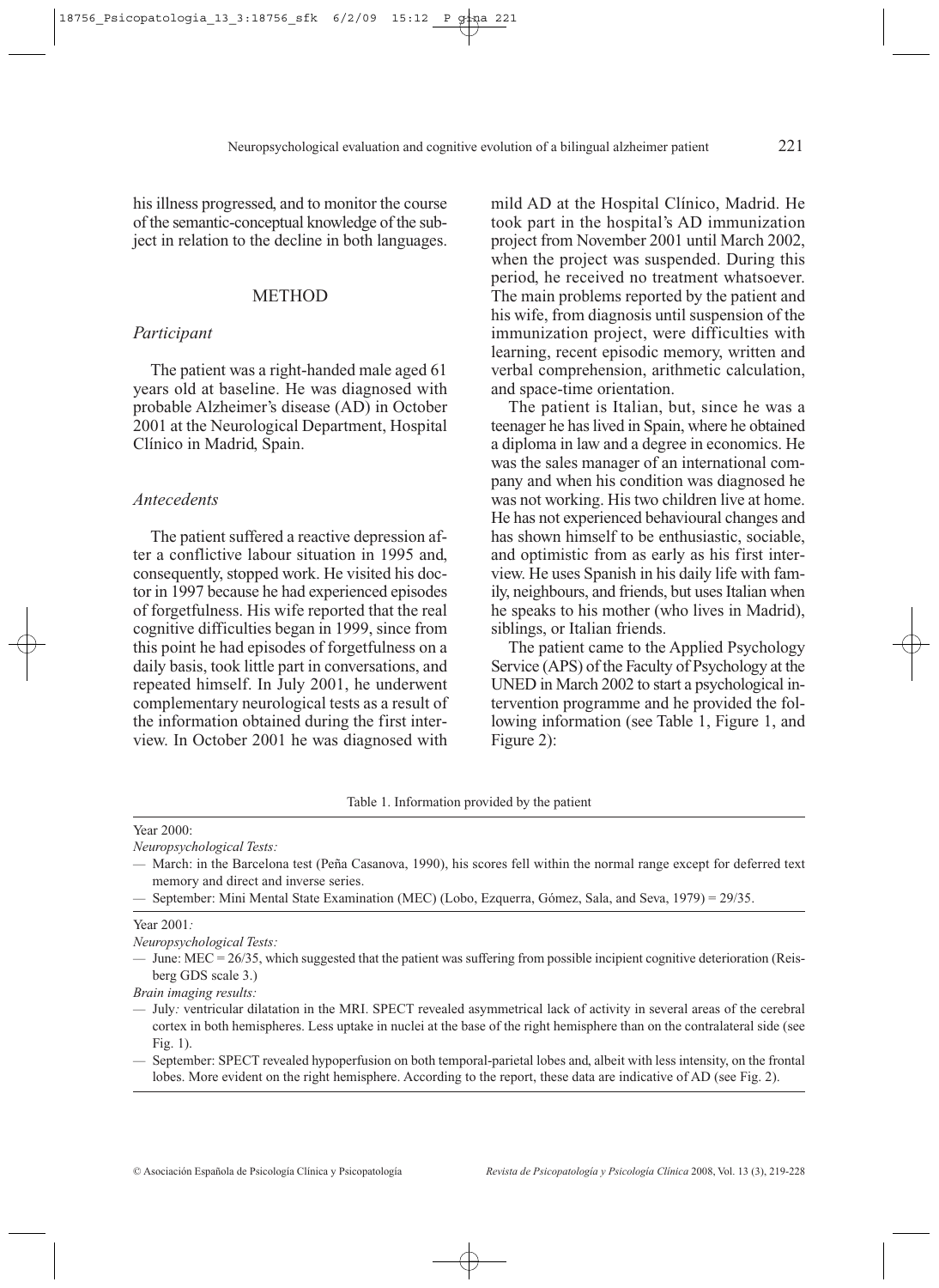

# *Pharmacological therapy*

In May 2002, the patient began treatment with Reminyl (4 mg) (galantamine), and his dose was increased by the Memory Unit of the Geriatrics Service, Hospital Clínico San Carlos, Madrid, to 12 mg in September 2002. In February 2004, he continued with the prescribed pharmacological treatment, Reminyl, at the same dose and began to take Axura (memantine). He also started treatment with a vitamin complex, Auxina E 400, an anti-platelet drug to prevent cardiovascular diseases, Adiro 100, Ginko Bilova and pravastatin for cholesterol.

### *Non-pharmacological therapy*

The patient was an irregular attender at group sessions of the Alzheimer's Relatives Association (AFAL) in Madrid. Since January 2004, he has been taking fortnightly sessions of psychomotricity exercises with a therapist geared towards reality orientation in his home. Since February 2005, he has been attending twice-weekly physical activity group sessions coordinated by a therapist.

## *Neuropsychological assessment*

After the semistructured interview with the patient and his wife, during which the above-



mentioned data were collected, a complete neuropsychological assessment was made over four sessions.

In the first session, the following areas were evaluated: general cognitive state, state of mind, level of dependence in daily activities, and ability to carry out tasks. In the second session, executive function and attentional capacity, episodic and semantic memory, praxic capacity, and level of dementia were tested (see Tables 2 and 3). The third and fourth sessions were dedicated exclusively to the evaluation of the production and comprehension of Spanish and Italian.

Throughout the tests, the patient was happy with his performance and showed neither anxiety nor frustration. At all times, he was collaborative, empathetic, and totally willing to carry out the tests. He does not seem to have been aware of his difficulties. In these sessions, there was no inter-language interference or contamination: he was completely able to keep both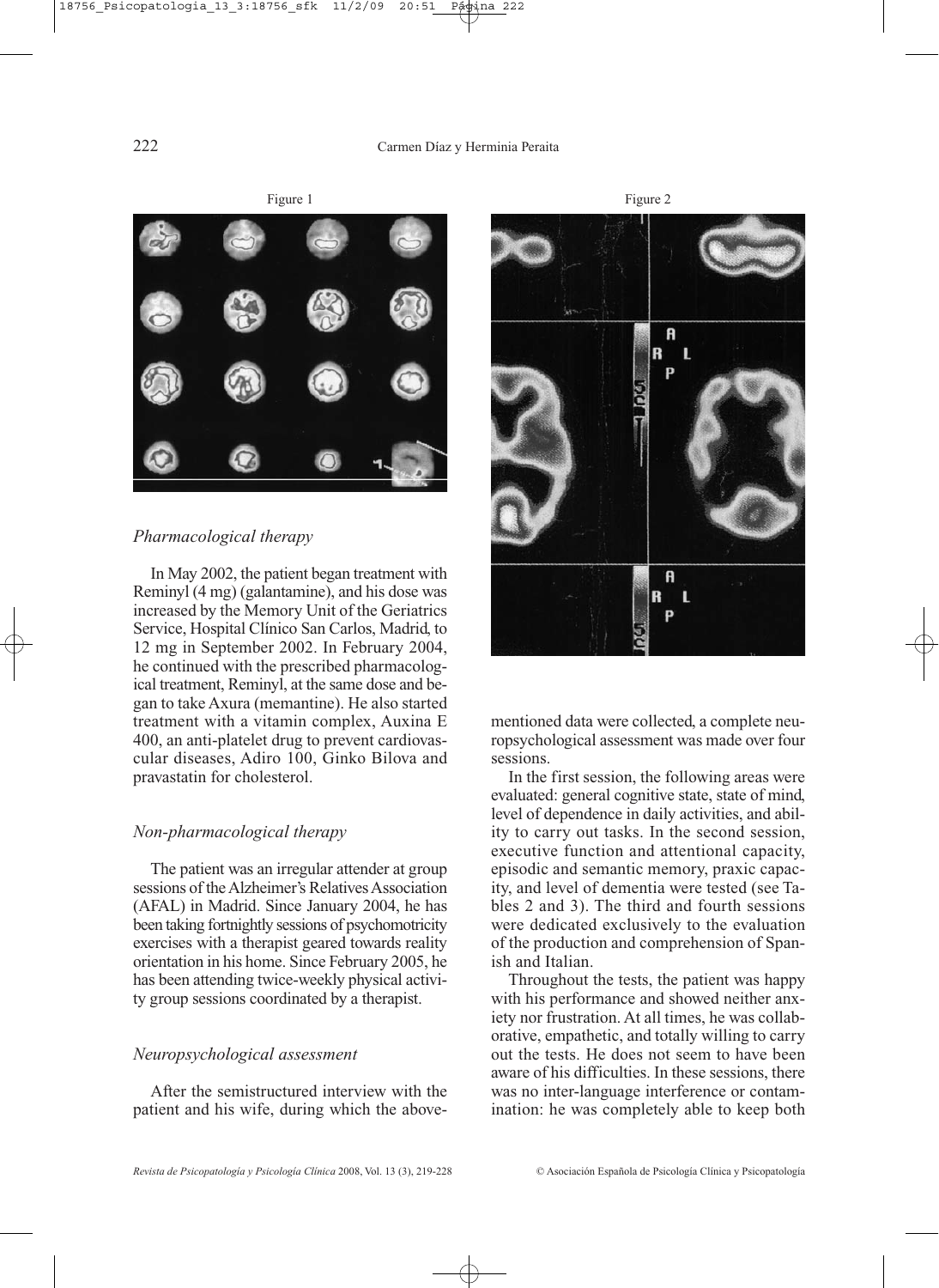| Test                                                                                                                                                                            | Results                                                                                                                                                                                                                                                             |  |  |
|---------------------------------------------------------------------------------------------------------------------------------------------------------------------------------|---------------------------------------------------------------------------------------------------------------------------------------------------------------------------------------------------------------------------------------------------------------------|--|--|
| - Mini Mental State Examination (MEC) (Lobo, Ezquer-                                                                                                                            | 22/35                                                                                                                                                                                                                                                               |  |  |
| ra, Gómez, Sala, and Seva, 1979).                                                                                                                                               | Scores under $26/27$ = cognitive deterioration.                                                                                                                                                                                                                     |  |  |
| — Clock Drawing Test (on order) (Cacho, García-García,                                                                                                                          | 3/10                                                                                                                                                                                                                                                                |  |  |
| Arcaya, Vicente, and Lantada, 1999).                                                                                                                                            | Scores between 0 and $6 =$ cognitive deterioration.                                                                                                                                                                                                                 |  |  |
| Information-Memory-Concentration-Test (Blessed, Tom-                                                                                                                            | 24/37                                                                                                                                                                                                                                                               |  |  |
| linson, and Roth, 1968).                                                                                                                                                        | Cut-off: $32$                                                                                                                                                                                                                                                       |  |  |
| — Depression scale (GDS) (shortened version) (Yesavage                                                                                                                          | $\theta$                                                                                                                                                                                                                                                            |  |  |
| et al. 1983).                                                                                                                                                                   | Cut-off = $5/6$                                                                                                                                                                                                                                                     |  |  |
| — Blessed Dementia Rating Scale (Blessed, Tomlinson,                                                                                                                            | 5.5                                                                                                                                                                                                                                                                 |  |  |
| Roth, et al. 1968).                                                                                                                                                             | Scores above 4 points $=$ probable deterioration.                                                                                                                                                                                                                   |  |  |
| — Informer Test (shortened version) (Jorm and Korten, 1988)<br>Informant Questionnaire on Cognitive Decline in the Eld-<br>erly (IOCODE), Spanish version (Morales et al. 1992) | 59                                                                                                                                                                                                                                                                  |  |  |
| Stroop Test (Stroop, 1935) (45 seconds per card).                                                                                                                               | Scores above $57$ = probable cognitive deterioration.<br>1st card, $W = 74$ ; 2nd card, $C = 34$ ; 3rd card, $WC = 12$ .<br>Errors = 0. Interference: $-8.9$ . The means for the Spanish<br>population are: $W = 113$ ; $C = 71$ ; $WC = 43$ . Interference = 1.73. |  |  |
| — Trail Making Test (CTMT) (Reitan, 1958).                                                                                                                                      | Version A: Time: $1'$ 40»<br>Version B: He did not understand the test. The test was sus-<br>pended.                                                                                                                                                                |  |  |
| - Barcelona Test (Peña-Casanova, 1990): (subtests were                                                                                                                          | Subtests in which the patient's performance was below the                                                                                                                                                                                                           |  |  |
| selected according to the cognitive function to be eval-                                                                                                                        | 30 <sup>th</sup> percentile (probable deterioration) are shown below in                                                                                                                                                                                             |  |  |
| uated).                                                                                                                                                                         | the Table 3.                                                                                                                                                                                                                                                        |  |  |
| - The Global Deterioration Scale (GDS) (Reisberg, Fer-                                                                                                                          | Level 4- $(5)$ Stage = moderate cognitive deterioration (Scale:                                                                                                                                                                                                     |  |  |
| ris, de Leon, and Crook, 1982).                                                                                                                                                 | $0$ to $7$ ).                                                                                                                                                                                                                                                       |  |  |
| Clinical Dementia Rating (CDR) (Hughes et al. 1982).                                                                                                                            | Level $1 =$ mild dementia (Scale: 0 to 3).                                                                                                                                                                                                                          |  |  |

Table 2. Results of the neuropsychological assessment in the first and second session evaluation

Table 3. Subtests of the Barcelona Test with points below the 30th percentile

| Thematic narration                      |
|-----------------------------------------|
| Direct digits                           |
| Sentence repetition                     |
| Naming of images                        |
| Categorical evocation «P»               |
| Comprehension written order             |
| Comprehension of sentences and texts    |
| Imitation of bilateral postures         |
| Posture sequences                       |
| Reciprocal coordination                 |
| Superimposed images                     |
| Pairing of faces                        |
| Memory of texts                         |
| Memory of texts with questions          |
| Deferred memory of texts                |
| Deferred memory of texts with questions |
| Similarities-abstraction                |

languages separate, made decisions easily, and made no errors whatsoever.

The results of the neuropsychological tests supported the diagnosis of probable AD according to the criteria of the National Institute of Neurological and Communicative Disorders and the Alzheimer's Disease and Related Disorders Association (NINCDS-ADRDA) (McKhann et al. 1984). Similarly, the results of the neuropsychological evaluation lead us to believe that the patient was in the early stages of the disease. The most important results were as follows:

*1. Memory and learning and executive function.* The patient had difficulties with temporal orientation—he responded correctly to 2 of the 5 items in the temporal orientation section of the MEC (Lobo, Ezquerra, Gómez, Sala, and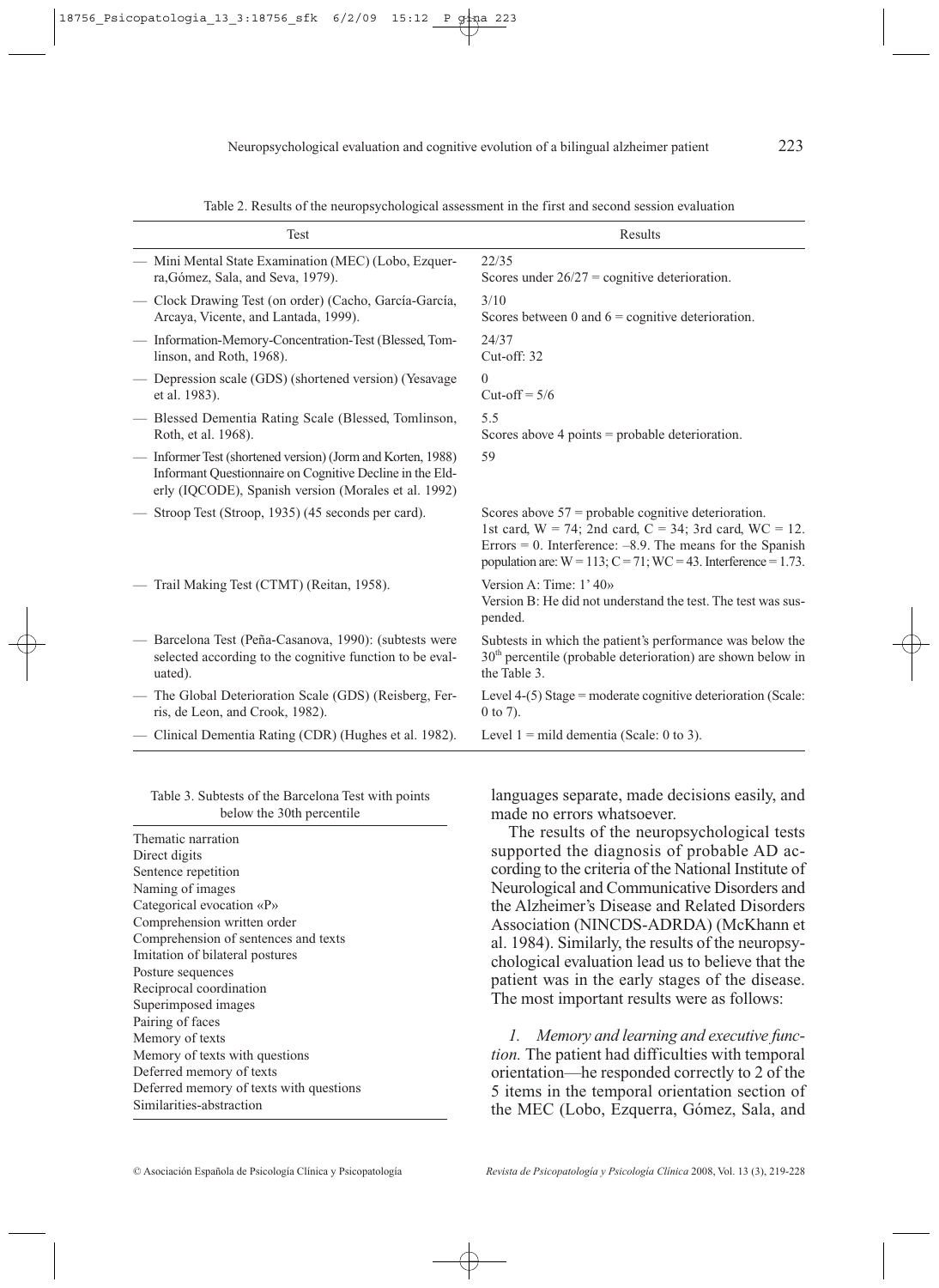Seva, 1979) and to 3 of the 6 items from the Information-Memory-Concentration test (IMC) (Blessed, Tomlinson, and Roth, 1968). In learning and episodic memory of immediate and deferred facts, the subject responded correctly to 1 of the 3 items in the MEC, 0 of 1 item in the IMC, and 7 of 23 in immediate recall of texts, 5 of 23 in recall of texts with questions, and 6 of 23 from the Barcelona Test in deferred memory with and without questions (see Table 3). Difficulties in learning and recall were confirmed by the patient's wife's responses to the Informant Test (Jorm and Korten, 1988). He made mistakes concerning historical events (2 of 4 correct answers in the IMC). The Ribot phenomenon—memories are lost inversely to when they are acquired, that is, the memories that are closest in time disappear first, and more remote memories (such as memories from childhood) take longer to disappear—was also observed throughout the evaluation. As far as operative memory was concerned, the patient's performance was below normal and his ability to initiate behaviours, plan and sequence actions, and inhibit inappropriate or interfering behaviour was altered (see Table 2, points awarded in the Stroop and Trail Making tests). In the Clock Drawing Test, he scored 3 out of 10: this indicates not only difficulties in executive function, but also difficulties in semantic and episodic memory, attention, and capacity for abstraction.

*2. Language.:* The production of spontaneous oral language was evaluated in Spanish and Italian using three subtests of the Barcelona test (Peña-Casanova, 1990): conversation-narration, thematic narration, and description. The patient maintained phonological and syntactic components in both languages. At the lexical level, he produced circumlocutions, confabulations, and repetitions, which were confirmed mainly by the thematic narration test. The joint evaluation of the above tests means that the information content was poor both in Spanish and in Italian. In spontaneous language, his speech was fluent and relevant, but he could not always find the right word in Spanish he said asiento (chair) instead of mesa (table), vaso (glass) instead of florero (vase)—or in Italian—he said pascolo (meadow) instead of bosco (forest), piattino (plate) instead of possacenere

(ashtray). This was corroborated by the naming tests. In the Barcelona test, the subject lies in the lowest zone of the profile: he correctly named 92% of the items both in Spanish and in Italian. In the Semantic Memory Evaluation Battery (EMSDA) (Peraita, González Labra, Sánchez Bernardos and Galeote, 2000), he correctly named 88% of the items in Spanish and 97% of the items in Italian. The results of the tests of reading logatomes, words, and text were normal in both languages (all answers correct). The production of written language as evaluated by dictation tests was unaltered (all answers correct). In oral comprehension analysed using the Barcelona subtests—pointing out pictures and parts of the body and comprehension of verbal orders—his result was within the normal range (all answers correct). Alteration of written comprehension was verified using the subtests of the Barcelona test on comprehension of written orders (he scored 6 out of 12 in Spanish and 7 out of 12 in Italian) and comprehension of phrases and texts (he scored 6 out of 8 in Spanish and 7 out of 8 in Italian).

*3. Motor function.* The patient found it difficult to carry out movements (apraxia) both unimanually and bimanually. In the subtest imitating right postures, he scored 9 out of 10 (30th percentile), and in the imitation of bilateral postures he scored 6 out of 8 (below the 10th percentile). In the subtest *arbitrary right sequences* and in *reciprocal coordination*, he scored 4 out of 8, but his graphic execution was normal in copying models (all answers correct).

*4. Perception, attention, and capacity for abstraction.* The patient experienced perceptive discrimination and attention difficulties in several areas of the Barcelona test: discrimination of superimposed images (he scored 16 out of 20), face matching (he scored 3 out of 6), and alterations in attention capacity and in capacity for abstraction, as shown by the Clock Drawing Test (he scored 3 out of 10). With regard to solving tasks involving logical opinion or capacity for abstraction, he made mistakes in the Barcelona subtest *similarities-abstraction* (0 out of 12).

In summary, the areas which the patient preserved within the normal range were reading and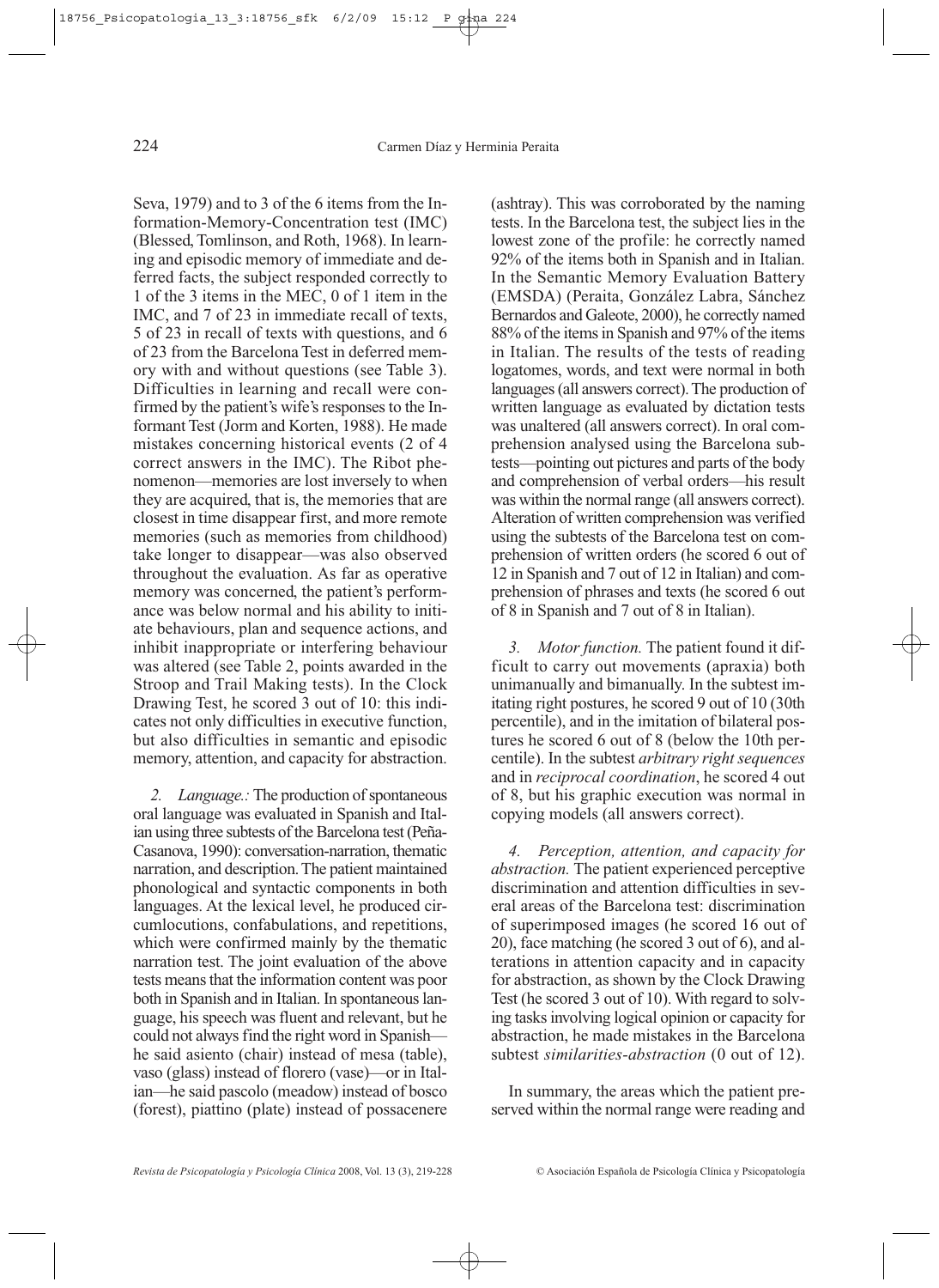writing, both when copying and in dictation (all answers correct). Although some mistakes were observed in the semantic memory system, it was less deteriorated than the (recent) episodic system. In fact, in two of the Barcelona subtests that evaluate the semantic system—*categorical evocation of animals* and *completion by denomina-*

*tion* (in which the subject should complete sentences where the last word was missing)—the patient had a satisfactory performance for his age and level of education  $(50<sup>th</sup>$  percentile in the first test and  $95<sup>th</sup>$  percentile in the second).

## *Intervention sessions and follow-up evaluations*

After obtaining the results of the neuropsychological evaluation, we decided to draw up an intervention programme to help stimulate the different preserved cognitive functions and not only intervene in those where deficits were observed. The final objective was to maintain cognitive skills and/or processes for as long as possible. The intervention programme was integral in that it included activities from each of the cognitive processes: attention, memory, language, executive functions, and praxia. The techniques used were reminiscence, cognitive stimulation therapy, and reality orientation. A detailed explanation of this intervention programme will be provided in a future study.

In order to avoid problems of interference between the two languages, sessions were carried out in Spanish or in Italian, but the languages were never mixed in one session. Every attempt was made to ensure that each session in Spanish was followed by an identical session in Italian. This was not always possible, with the result that the latter were less frequent.

Because our main objective was to ascertain whether the conceptual representations of this bilingual patient were shared, we designed some identical classification tasks to be applied in each language in the corresponding sessions (Díaz and Peraita, 2004; Díaz and Peraita, 2005).

We designed a classification task (shopping) basket) to show one of the main functions of the semantic memory system, that is, the capacity of the subject to form groupings, relevant to the logical and/or psychological and/or contextual points of view. The patient was presented with 48 colour photographs representing the shopping basket—24 foods and 24 objects—and he was told to make as many groups of objects as he thought necessary, but to make sure they went well together.

## RESULTS

To illustrate the course of deterioration in this patient, Table 4 shows the results of some of the evaluations over time. Others could not be applied due to the cognitive problems experienced by the patient, mainly in written and oral comprehension.

The shopping basket task was applied in five sessions over the three years in both languages, and the results are summarised in Table 5. The patient's performance in both languages was very similar in all the sessions, as was the percentage of correct answers in the categories of food and objects.

As for control in both languages, at the beginning of the cognitive intervention programme, no differences were detected in the performance

| May 2003 | March 2004 | March 2005 |  |  |
|----------|------------|------------|--|--|
| 22/35    | 16/35      | 12/35      |  |  |
|          | 2/10       | 2/10       |  |  |
|          | 9.5/10     | 2/10       |  |  |
| 26       | 27         | 8          |  |  |
| 10       |            | 6          |  |  |
| 13/14    | 13/14      | 13/14      |  |  |
| 0        | $\theta$   | 0          |  |  |
|          |            |            |  |  |

Table 4. Evaluation results of the patient in different tests and at different points in time

*Note:* \* Subtest of the Barcelona test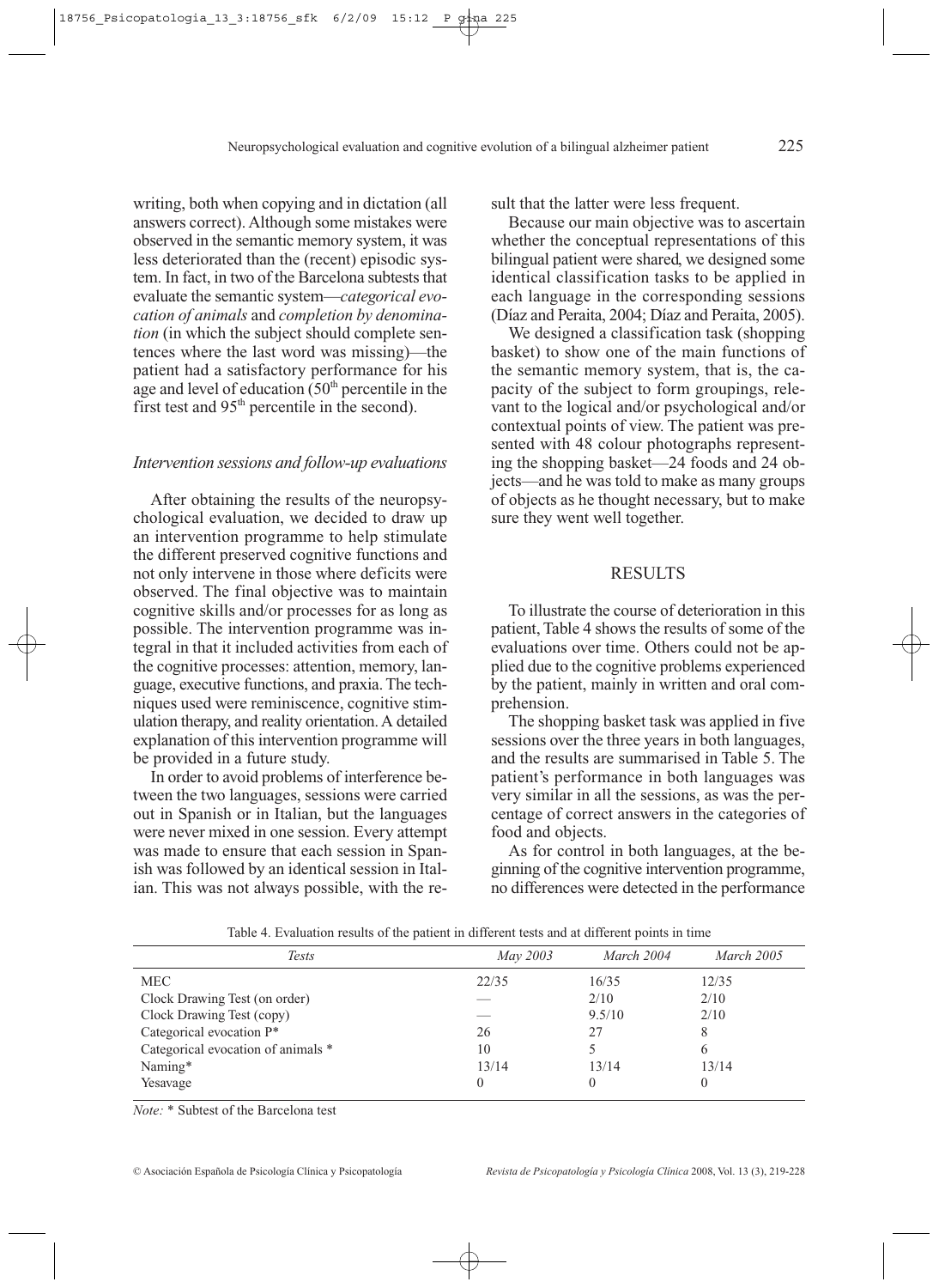| Date             | Spanish       |                 | Italian       |                 |
|------------------|---------------|-----------------|---------------|-----------------|
|                  | Correct foods | Correct objects | Correct foods | Correct objects |
| October 2002     | $24(100\%)$   | $24(100\%)$     | $24(100\%)$   | $24(100\%)$     |
| December 2002    | $24(100\%)$   | $22(91.6\%)$    | $24(100\%)$   | $22(91.6\%)$    |
| April 2003       | $24(100\%)$   | $19(79.16\%)$   | $24(100\%)$   | $20(83.33\%)$   |
| January 2004     | 18 $(75\%)$   | $17(70.83\%)$   | $20(83.33\%)$ | $18(75\%)$      |
| <b>July 2004</b> | $16(66.66\%)$ | $15(62.5\%)$    | $17(70.83\%)$ | $16(66.66\%)$   |

Table 5. Results in the classification task «Shopping basket»  $N = 48$  items (24 foods and 24 objects)

of the activities, regardless of the language used. The patient was competent in both languages during the production of spontaneous speech and content was adequate for the conversational context. As the illness progressed, he changed from one language to another when he was talking to a person, something that did not occur at the beginning. Nevertheless, he managed a certain control of the situation as he only changed from one to another whilst talking to a person who spoke both languages, not only Spanish. His cognitive flexibility was excellent at the beginning of the intervention programme as he was capable of alternating between both languages during oral production. He did this only if the other speaker did the same and was able to speak Spanish only when the interlocutor spoke in Spanish; therefore, he was competent in both the bilingual and monolingual mode. This reveals complex attentional control, i.e. greater capacity in bilinguals to change linguistic code (Byalistock et al. 2004; De Vreese, al. 1988).

Seven months later, we detected the intrusion of some Italian words during the tests in Spanish and vice versa, in particular during the fluency and classification tasks. During the semantic fluency test in Italian, we observed intrusions of words from the second language in the first, such as the word *gallina* (hen) instead of *gallina*—these were cognates—*corbata* (tie) instead of *cravatta*, and *clavel* (carnation) instead of *garòfano.* This had not happened previously or was extremely sporadic. From October 2002, the errors were more obvious in the Spanish tasks because he answered in Italian instead of Spanish. Some of these intrusions were *lumaca* (snail) instead of *caracol*, *formaggio* (cheese) instead of *queso*, *espàndere* (spread) instead of *untar*, *pìzzico* (pinch) instead of *piz-*

*ca*, *puledro* (pony) instead *potro*, *garòfano* (carnation) instead of *clavel*, *camicia* (shirt) instead of *camisa*, *piccolo* (little) instead of *pequeño*. When the intervention programme had finished—it became impossible to get to the center, thus making it necessary to use another type of intervention—the main caregiver, the patient's wife, was extremely positive, in the sense that she was aware that her husband maintained some cognitive and emotional capacities which she had not expected. At this stage, the patient was capable of speaking with an interlocutor, even if the content of his conversation was very poor, and he maintained a connection with his immediate and near environment. The programme has helped him maintain a high level of efficiency, he felt useful, and the working sessions were rewarding for him, despite the effort. Furthermore, he had no important behavioural alterations, except for wandering.

### **DISCUSSION**

This descriptive study has allowed us to contribute more data to the field of progressive language deterioration in a bilingual (Spanish/Italian) Alzheimer's patient, by means of a follow-up within the framework of a three-year intervention programme. This is particularly interesting, given that there are very few reports on this type of patient in which an evaluation and intervention are made in both languages, a fundamental aspect if we want to determine the real linguistic ability of a person, as pointed out by Fabbro (2001).

Even though no comparable empirical studies exist, the most relevant conclusion for our objectives is that the patient's competence in both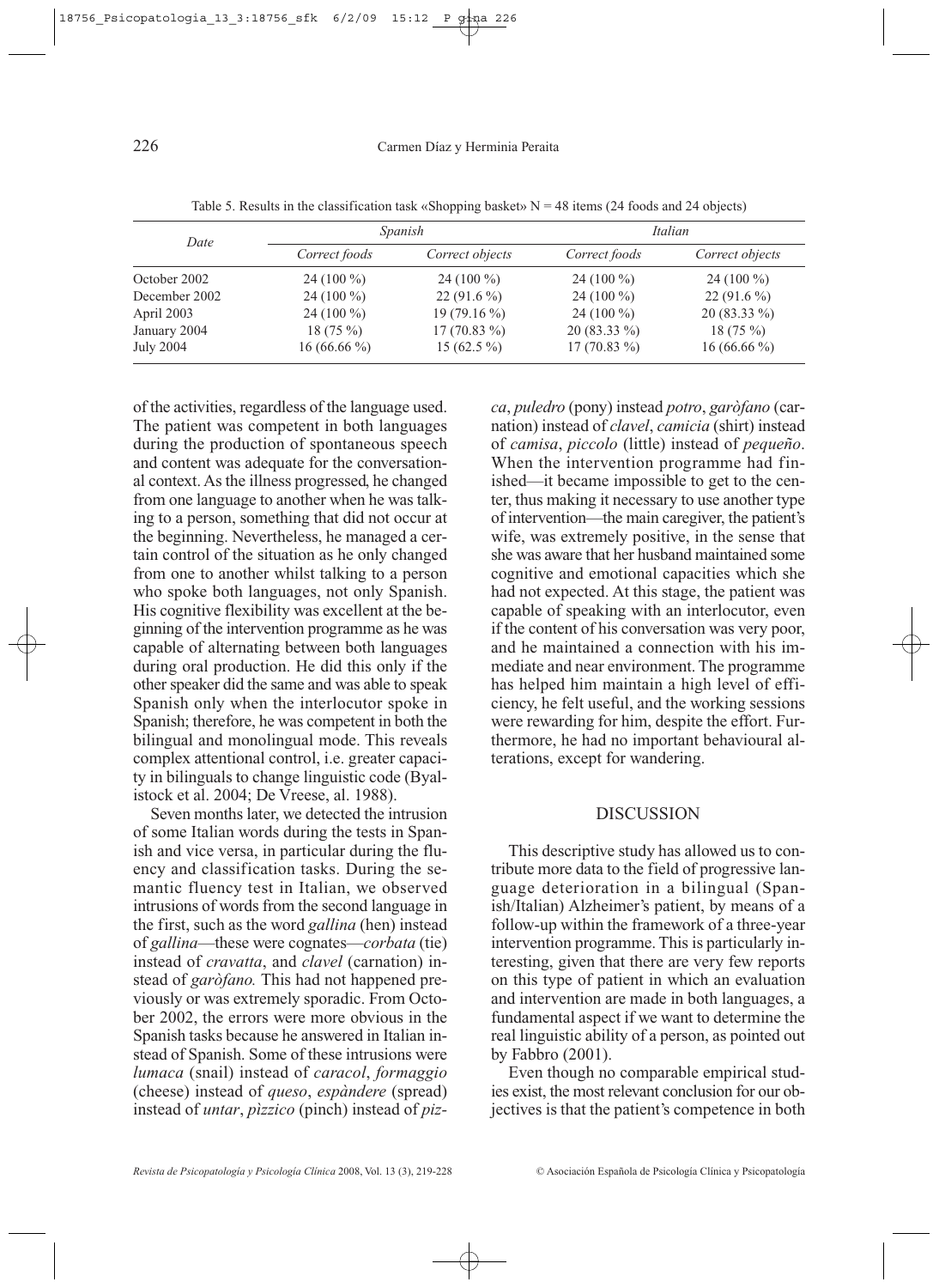languages survived with almost no interference during the first three years of the disease. This probably means that the patient sustained attentional control of both languages, and that this control was only inhibited at the end of the third year, as seen through spontaneous conversation and specific tests, such as verbal fluency for semantic categories, description of objects, and classification/categorization tasks.

This decline is particularly significant in terms of the control of the languages in which he is competent, from total control at the level of spontaneous conversation depending on the interlocutor's language, to a gradual loss of this control, not only in spontaneous comprehension, but also in categorization tasks. This loss of attentional control became noticeable through the gradual intrusion of words from the mother tongue into the second language, although this happened much less frequently in the other direction, and through the patient's inability to maintain the linguistic communicative interchange in Spanish with a person who spoke only Spanish. The mother tongue is maintained longer because it is stored using implicit strategies, whereas the second language is stored using explicit strategies (Fabbro, 2002).

The inevitable decline in the patient's cognitive performance as a consequence of dementia observed in the neuropsychological tests and medical evaluations, despite being progressive, has been in some way «controlled». This result agrees with the latest research, which states that non-pharmacological intervention during the mild stages of the disease can slow down the progress of AD for some years (Kavirajan and Olazarán, 2005).

We believe that the psychostimulation programme carried out in both languages has helped the patient preserve his cognitive capacities and that this, in turn, has helped him maintain his day-to-day autonomy.

### REFERENCES

Blessed, G., Tomlinson, B.E., and Roth, M. (1968). The association between quantitative measures of dementia and senile changes in the cerebral grey matter of elderly subjects. *British Journal of Psychiatry, 114,* 797-811.

- Byalistock E., Craik, F.I.M., Klein, R., and Viswanathan, M. (2004). Bilingualism, aging and cognitive control: Evidence from the Simon Task. *Psychology and Aging, 19,* 290-303.
- Byalistock E., Craik, F.I.M., and Freedman, M. (2007). Bilingualism as a protection against the onset of symptoms of dementia. *Neuropsychologia, 45,* 459-464.
- Cacho, L.J., García-García, R., Arcaya, J., Vicente, J.L., and Lantada, N. (1999). Una propuesta de aplicación y puntuación del test del reloj en la enfermedad de Alzheimer. *Revista de Neurología, 28,* 7.
- Crawford, J.R., Garthwaite, P.H., Azzalini, A., Howell, D.C., and Laws, K.R. (2006). Testing for a deficit in single-case studies: effects of departures from normality. *Neuropsychologia, 44*, 666-677.
- De Vreese, L.P., Motta, M., and Toschi, A. (1988). Compulsive and paradoxical translation behaviour in a case of presenile dementia of the Alzheimer type. *Journal of Neurolinguistics*, *3,* 233-259.
- Díaz, C., and Peraita, H. (2004). Deterioration of semantic memory in Alzheimer's disease: natural and object categories. *28th International Congress of Psychology.* Beijing (China).
- Díaz, C., and Peraita, H. (2005). Cognitive intervention for a bilingual Alzheimer's disease patient. *1st International Consensus Conference. Non Pharmacological Therapies for Alzheimer's*. Madrid.
- Fabbro, F. (2001). The bilingual brain: bilingual aphasia*. Brain and Language, 79,* 201-210.
- Fabbro, F. (2002). The bilingual brain: cerebral representation of languages. *Brain and Language, 79*, 211-222.
- Filley, C.M., Ramsberger, G., Menn, L., Wu, J., Reid, B.Y., and Reid, A.L. (2006). Primary progressive aphasia in a bilingual woman. *Neurocase*, *12,* 296-299.
- Geschwind, N., and Nottebohm, E. (1985). Mechanism of change after brain lesions. *Annals of the New York Academy of Sciences, 457*, 1-11.
- Hudges, C.P., Berg, L., Danziger, W.L., Cohen, L.A. and Martin, R.L. (1982). A new clinical for the staging of dementia. *British Journal Psychiatry, 140*, 566-72.
- Jorm, A.F., and Korten, A.E. (1988). Assessment of cognitive decline in the elderly by informant interview. *The British Journal of Psychiatry, 152,* 209-213.
- Kavirajan, H.C., and Olazarán, J. (2005). Benefits of motor-cognitive intervention in MCI and mild to moderate Alzheimer's disease. *Neurology, 65,* 338-339.
- Lobo A., Ezquerra J., Gómez F., Sala J.M., and Seva A. (1979). El Mini-Examen Cognoscitivo. Un test sencillo, práctico, para detectar alteraciones intelectivas en pacientes médicos. *Actas Luso Españolas de Neurolología, Psiquiatría y Ciencias Afines, 3,* 189-202.
- Lorch, M. (2007). Bilingualism and memory: Early 19th century ideas about the significance of polyglot aphasia. *Cortex, 43,* 658-666*.*